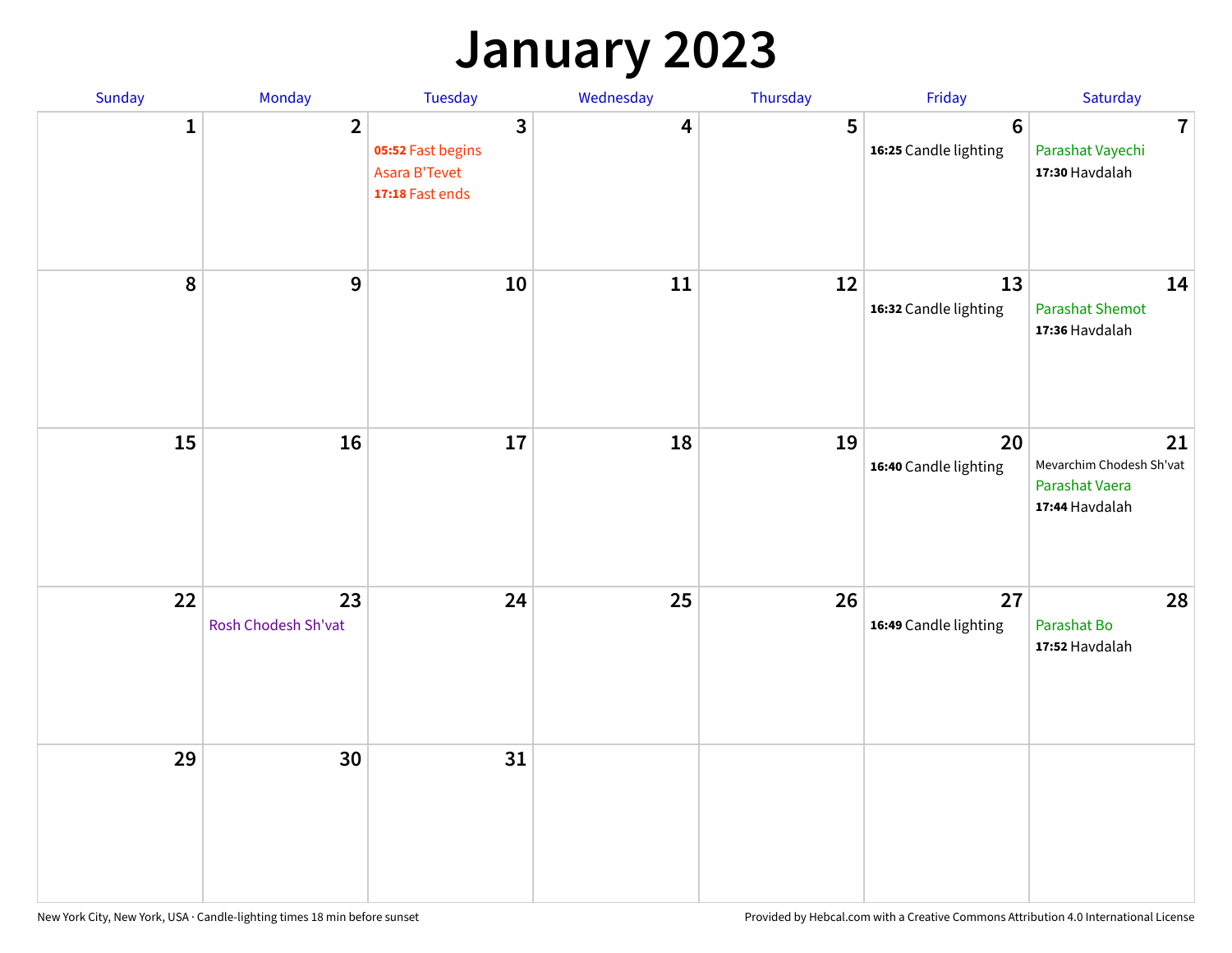# **February 2023**

| Sunday | Monday                        | Tuesday                 | Wednesday               | Thursday       | Friday                                  | Saturday                                                                                        |
|--------|-------------------------------|-------------------------|-------------------------|----------------|-----------------------------------------|-------------------------------------------------------------------------------------------------|
|        |                               |                         | 1                       | $\overline{2}$ | $\overline{3}$<br>16:57 Candle lighting | $\overline{\mathbf{4}}$<br><b>Shabbat Shirah</b><br>Parashat Beshalach<br>18:00 Havdalah        |
| 5      | $6\phantom{1}6$<br>Tu BiShvat | $\overline{7}$          | 8                       | 9              | 10<br>17:06 Candle lighting             | 11<br>Parashat Yitro<br>18:08 Havdalah                                                          |
| 12     | 13                            | 14                      | 15                      | 16             | 17<br>17:15 Candle lighting             | 18<br><b>Shabbat Shekalim</b><br>Mevarchim Chodesh Adar<br>Parashat Mishpatim<br>18:16 Havdalah |
| 19     | 20                            | 21<br>Rosh Chodesh Adar | 22<br>Rosh Chodesh Adar | 23             | 24<br>17:23 Candle lighting             | 25<br>Parashat Terumah<br>18:23 Havdalah                                                        |
| 26     | 27                            | 28                      |                         |                |                                         |                                                                                                 |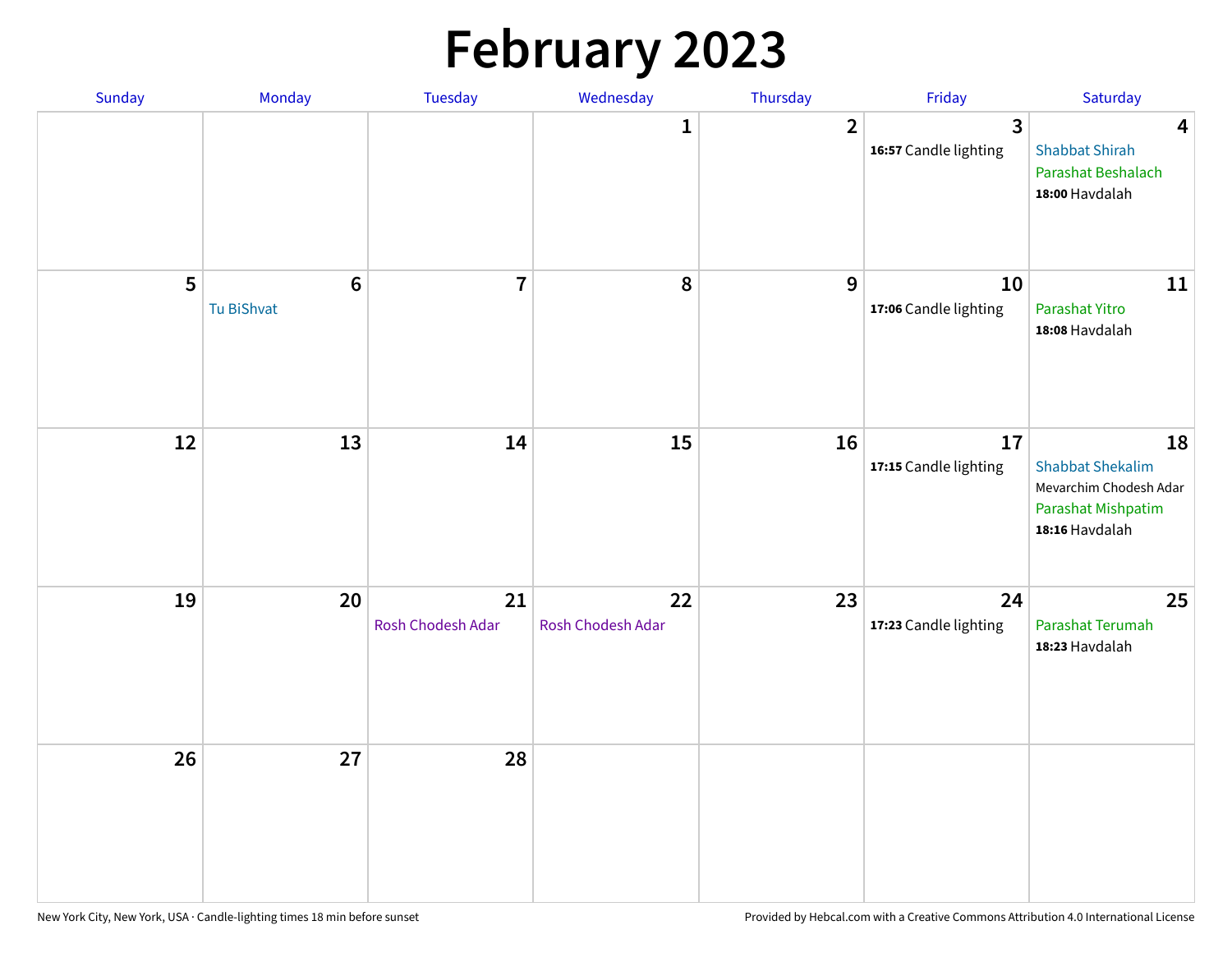## **March 2023**

| Sunday | Monday                                                                                                | Tuesday                 | Wednesday                 | Thursday                        | Friday                      | Saturday                                                                                                 |
|--------|-------------------------------------------------------------------------------------------------------|-------------------------|---------------------------|---------------------------------|-----------------------------|----------------------------------------------------------------------------------------------------------|
|        |                                                                                                       |                         | 1                         | $\overline{2}$                  | 3<br>17:31 Candle lighting  | 4<br><b>Shabbat Zachor</b><br>Parashat Tetzaveh<br>18:31 Havdalah                                        |
| 5      | $6\phantom{1}6$<br>05:02 Fast begins<br><b>Ta'anit Esther</b><br>18:26 Fast ends<br><b>Erev Purim</b> | $\overline{7}$<br>Purim | 8<br><b>Shushan Purim</b> | 9                               | 10<br>17:39 Candle lighting | 11<br><b>Shabbat Parah</b><br>Parashat Ki Tisa<br>18:39 Havdalah                                         |
| 12     | 13                                                                                                    | 14                      | 15                        | 16                              | 17<br>18:46 Candle lighting | 18<br><b>Shabbat HaChodesh</b><br>Mevarchim Chodesh Nisan<br>Parashat Vayakhel-Pekudei<br>19:46 Havdalah |
| 19     | 20                                                                                                    | 21                      | 22                        | 23<br><b>Rosh Chodesh Nisan</b> | 24<br>18:54 Candle lighting | 25<br>Parashat Vayikra<br>19:54 Havdalah                                                                 |
| 26     | 27                                                                                                    | 28                      | 29                        | 30                              | 31<br>19:01 Candle lighting |                                                                                                          |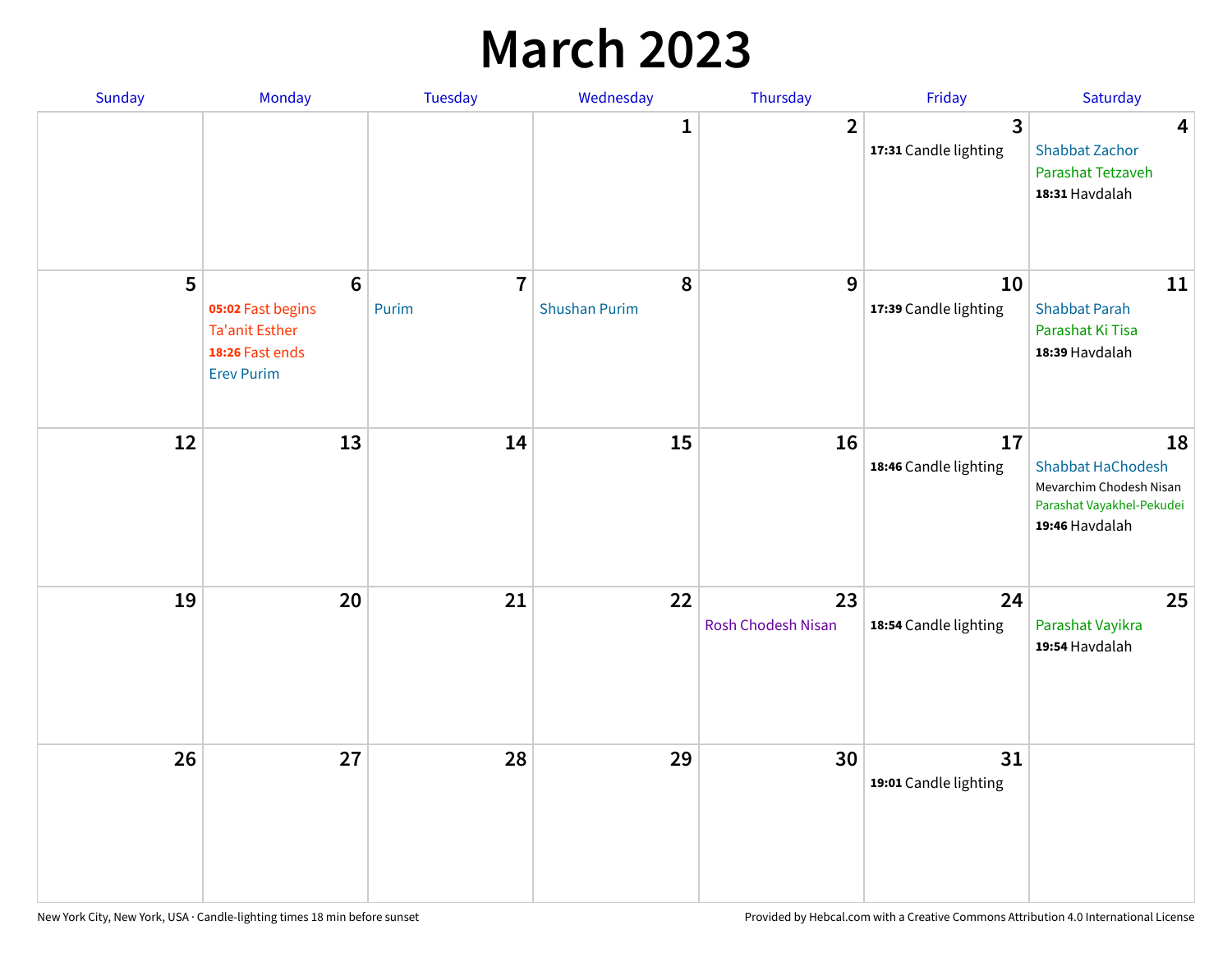# **April 2023**

| Sunday                | Monday                | <b>Tuesday</b>         | Wednesday                                                                                   | Thursday                                 | Friday                                            | Saturday                                                                                         |
|-----------------------|-----------------------|------------------------|---------------------------------------------------------------------------------------------|------------------------------------------|---------------------------------------------------|--------------------------------------------------------------------------------------------------|
|                       |                       |                        |                                                                                             |                                          |                                                   | $\mathbf{1}$<br><b>Shabbat HaGadol</b><br>Yom HaAliyah<br><b>Parashat Tzav</b><br>20:02 Havdalah |
| $\overline{2}$        | 3                     | 4                      | 5                                                                                           | 6                                        | $\overline{7}$                                    | 8                                                                                                |
|                       |                       |                        | 05:10 Fast begins<br><b>Ta'anit Bechorot</b><br><b>Erev Pesach</b><br>19:06 Candle lighting | <b>Pesach I</b><br>20:07 Candle lighting | <b>Pesach II</b><br>19:08 Candle lighting         | Pesach III (CH"M)<br>20:10 Havdalah                                                              |
| 9<br>Pesach IV (CH"M) | 10<br>Pesach V (CH"M) | 11<br>Pesach VI (CH"M) | 12<br><b>Pesach VII</b>                                                                     | 13<br><b>Pesach VIII</b>                 | 14<br>19:16 Candle lighting                       | 15<br>Mevarchim Chodesh Iyyar                                                                    |
|                       |                       | 19:13 Candle lighting  | 20:14 Candle lighting                                                                       | 20:15 Havdalah                           |                                                   | Parashat Shmini<br>20:18 Havdalah                                                                |
| 16                    | 17                    | 18<br>Yom HaShoah      | 19                                                                                          | 20                                       | 21<br>Rosh Chodesh Iyyar<br>19:23 Candle lighting | 22<br>Rosh Chodesh Iyyar<br>Parashat Tazria-Metzora<br>20:26 Havdalah                            |
| 23                    | 24                    | 25<br>Yom HaZikaron    | 26<br>Yom HaAtzma'ut                                                                        | 27                                       | 28<br>19:30 Candle lighting                       | 29<br>Parashat Achrei Mot-Kedoshim<br>20:34 Havdalah                                             |
| 30                    |                       |                        |                                                                                             |                                          |                                                   |                                                                                                  |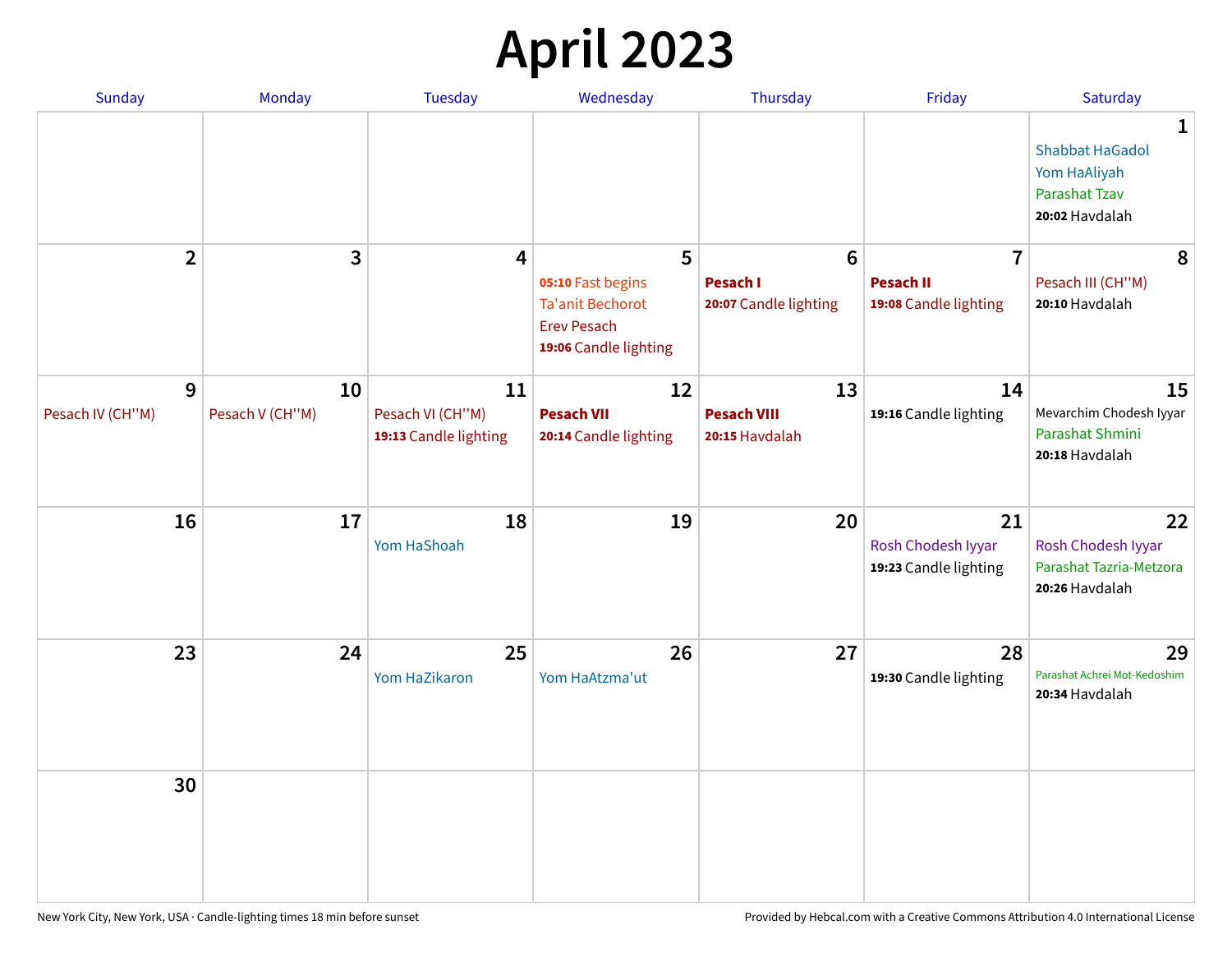#### **May 2023**

| Sunday                          | Monday       | Tuesday                 | Wednesday | Thursday                                           | Friday                                          | Saturday                                                             |
|---------------------------------|--------------|-------------------------|-----------|----------------------------------------------------|-------------------------------------------------|----------------------------------------------------------------------|
|                                 | $\mathbf{1}$ | $\overline{\mathbf{2}}$ | 3         | $\overline{\mathbf{4}}$                            | 5<br>Pesach Sheni<br>19:38 Candle lighting      | $\bf 6$<br><b>Parashat Emor</b><br>20:43 Havdalah                    |
| $\overline{7}$                  | 8            | $9$<br>Lag BaOmer       | 10        | 11                                                 | 12<br>19:45 Candle lighting                     | 13<br>Parashat Behar-Bechukotai<br>20:51 Havdalah                    |
| 14                              | 15           | 16                      | $17\,$    | 18                                                 | 19<br>Yom Yerushalayim<br>19:51 Candle lighting | 20<br>Mevarchim Chodesh Sivan<br>Parashat Bamidbar<br>20:59 Havdalah |
| 21<br><b>Rosh Chodesh Sivan</b> | 22           | 23                      | 24        | 25<br><b>Erev Shavuot</b><br>19:57 Candle lighting | 26<br><b>Shavuot I</b><br>19:58 Candle lighting | 27<br><b>Shavuot II</b><br>21:06 Havdalah                            |
| 28                              | 29           | 30                      | 31        |                                                    |                                                 |                                                                      |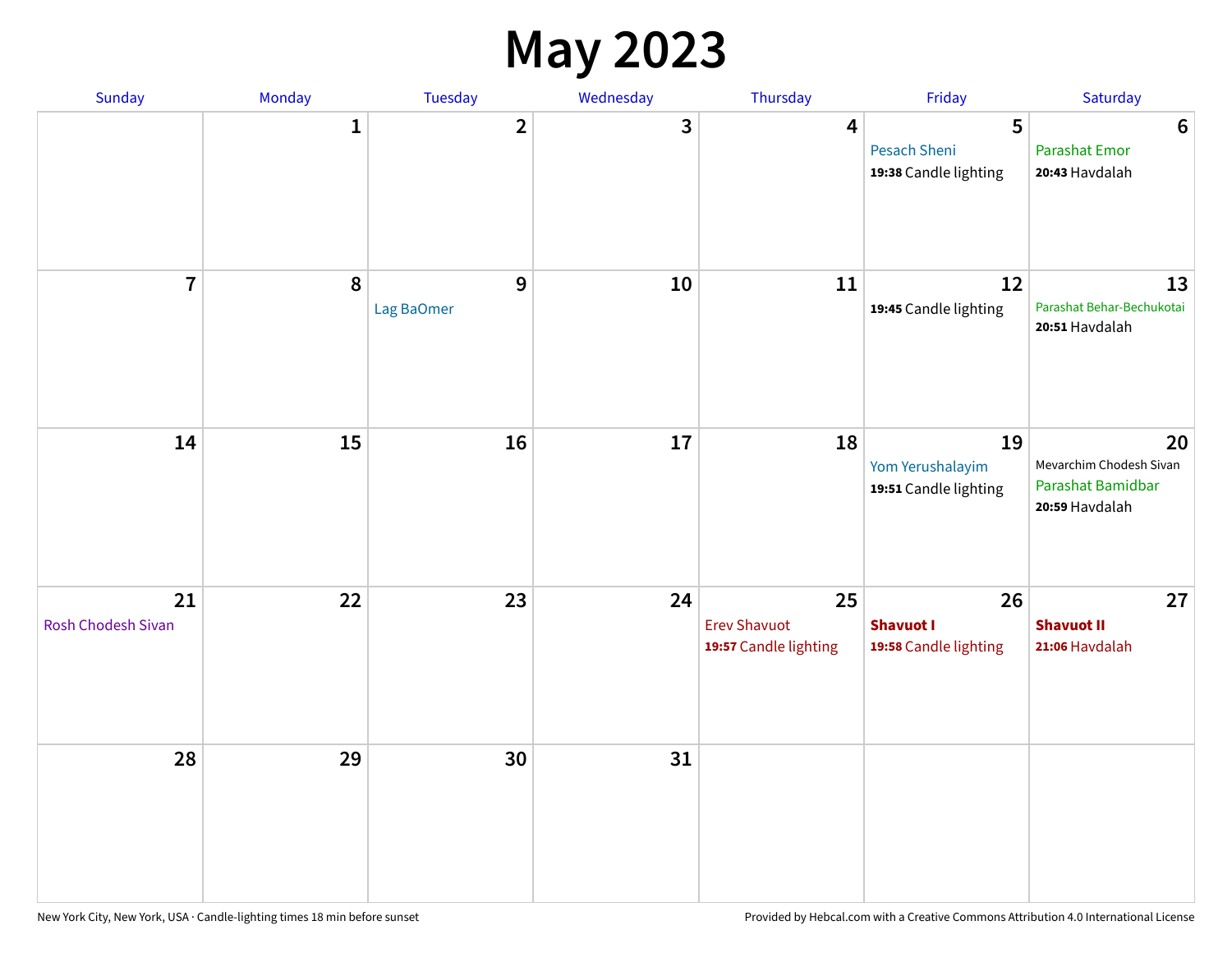#### **June 2023**

| Sunday                  | Monday                   | Tuesday                         | Wednesday      | Thursday     | Friday                                  | Saturday                                                            |
|-------------------------|--------------------------|---------------------------------|----------------|--------------|-----------------------------------------|---------------------------------------------------------------------|
|                         |                          |                                 |                | $\mathbf{1}$ | $\overline{2}$<br>20:03 Candle lighting | $\mathbf{3}$<br>Parashat Nasso<br>21:12 Havdalah                    |
| $\overline{\mathbf{4}}$ | 5                        | $\bf 6$                         | $\overline{7}$ | 8            | 9<br>20:08 Candle lighting              | 10<br>Parashat Beha'alotcha<br>21:17 Havdalah                       |
| $11\,$                  | 12                       | 13                              | 14             | 15           | 16<br>20:11 Candle lighting             | 17<br>Mevarchim Chodesh Tamuz<br>Parashat Sh'lach<br>21:20 Havdalah |
| 18                      | 19<br>Rosh Chodesh Tamuz | 20<br><b>Rosh Chodesh Tamuz</b> | 21             | 22           | 23<br>20:13 Candle lighting             | 24<br>Parashat Korach<br>21:22 Havdalah                             |
| 25                      | 26                       | 27                              | 28             | 29           | 30<br>20:13 Candle lighting             |                                                                     |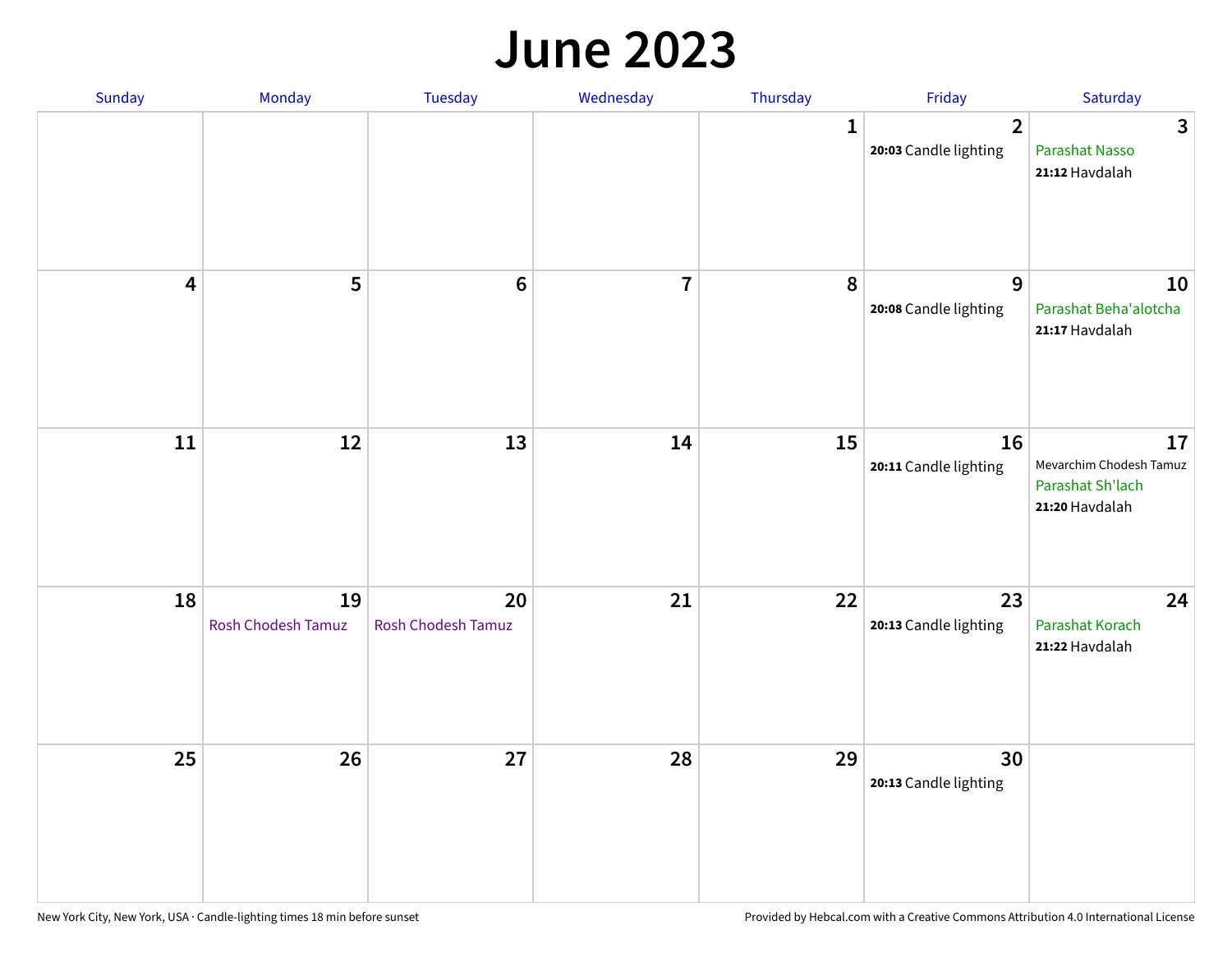# **July 2023**

| Sunday         | Monday       | <b>Tuesday</b> | Wednesday                                   | Thursday                                                                      | Friday                                  | Saturday                                                             |
|----------------|--------------|----------------|---------------------------------------------|-------------------------------------------------------------------------------|-----------------------------------------|----------------------------------------------------------------------|
|                |              |                |                                             |                                                                               |                                         | $\mathbf 1$<br>Parashat Chukat-Balak<br>21:21 Havdalah               |
| $\overline{2}$ | $\mathbf{3}$ | 4              | 5                                           | $6\phantom{1}6$<br>03:44 Fast begins<br><b>Tzom Tammuz</b><br>21:10 Fast ends | $\overline{7}$<br>20:11 Candle lighting | 8<br><b>Parashat Pinchas</b><br>21:19 Havdalah                       |
| 9              | 10           | 11             | 12                                          | 13                                                                            | 14<br>20:08 Candle lighting             | 15<br>Mevarchim Chodesh Av<br>Parashat Matot-Masei<br>21:15 Havdalah |
| 16             | 17           | 18             | 19<br>Rosh Chodesh Av                       | 20                                                                            | 21<br>20:03 Candle lighting             | 22<br><b>Shabbat Chazon</b><br>Parashat Devarim<br>21:09 Havdalah    |
| 23             | 24           | 25             | 26<br>20:18 Fast begins<br>Erev Tish'a B'Av | 27<br>Tish'a B'Av<br>20:55 Fast ends                                          | 28<br>19:57 Candle lighting             | 29<br>Shabbat Nachamu<br>Parashat Vaetchanan<br>21:01 Havdalah       |
| 30             | 31           |                |                                             |                                                                               |                                         |                                                                      |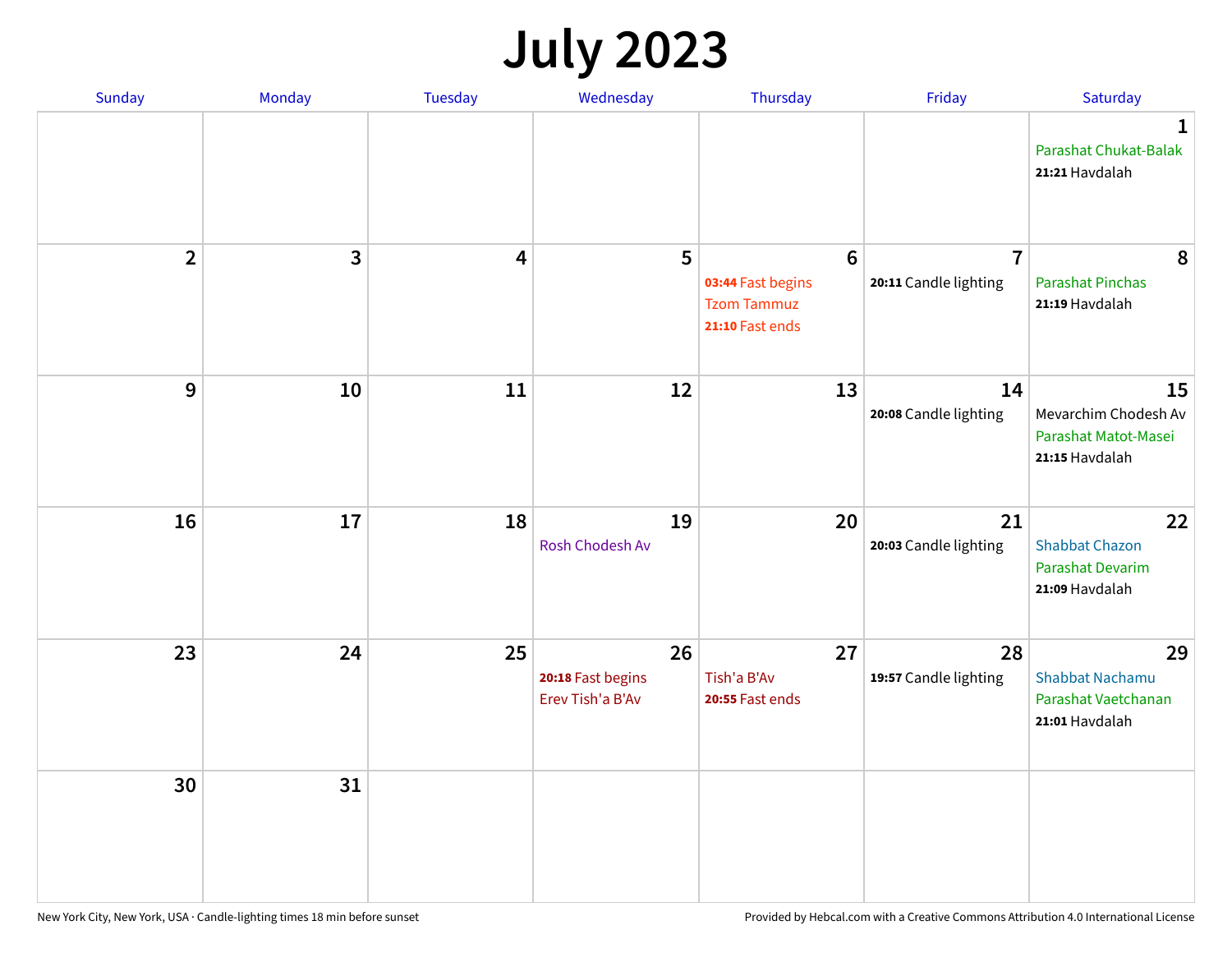# **August 2023**

| Sunday  | Monday         | Tuesday      | Wednesday                 | Thursday                | Friday                                                                     | Saturday                                                         |
|---------|----------------|--------------|---------------------------|-------------------------|----------------------------------------------------------------------------|------------------------------------------------------------------|
|         |                | $\mathbf{1}$ | $\overline{2}$<br>Tu B'Av | $\mathbf{3}$            | $\overline{4}$<br>19:50 Candle lighting                                    | 5<br><b>Parashat Eikev</b><br>20:53 Havdalah                     |
| $\bf 6$ | $\overline{7}$ | 8            | $\boldsymbol{9}$          | 10                      | 11<br>19:41 Candle lighting                                                | 12<br>Mevarchim Chodesh Elul<br>Parashat Re'eh<br>20:43 Havdalah |
| 13      | 14             | 15           | 16                        | 17<br>Rosh Chodesh Elul | 18<br>Rosh Hashana LaBehemot<br>Rosh Chodesh Elul<br>19:32 Candle lighting | 19<br><b>Parashat Shoftim</b><br>20:32 Havdalah                  |
| 20      | 21             | 22           | 23                        | 24                      | 25<br>19:21 Candle lighting                                                | 26<br>Parashat Ki Teitzei<br>20:21 Havdalah                      |
| 27      | 28             | 29           | 30                        | 31                      |                                                                            |                                                                  |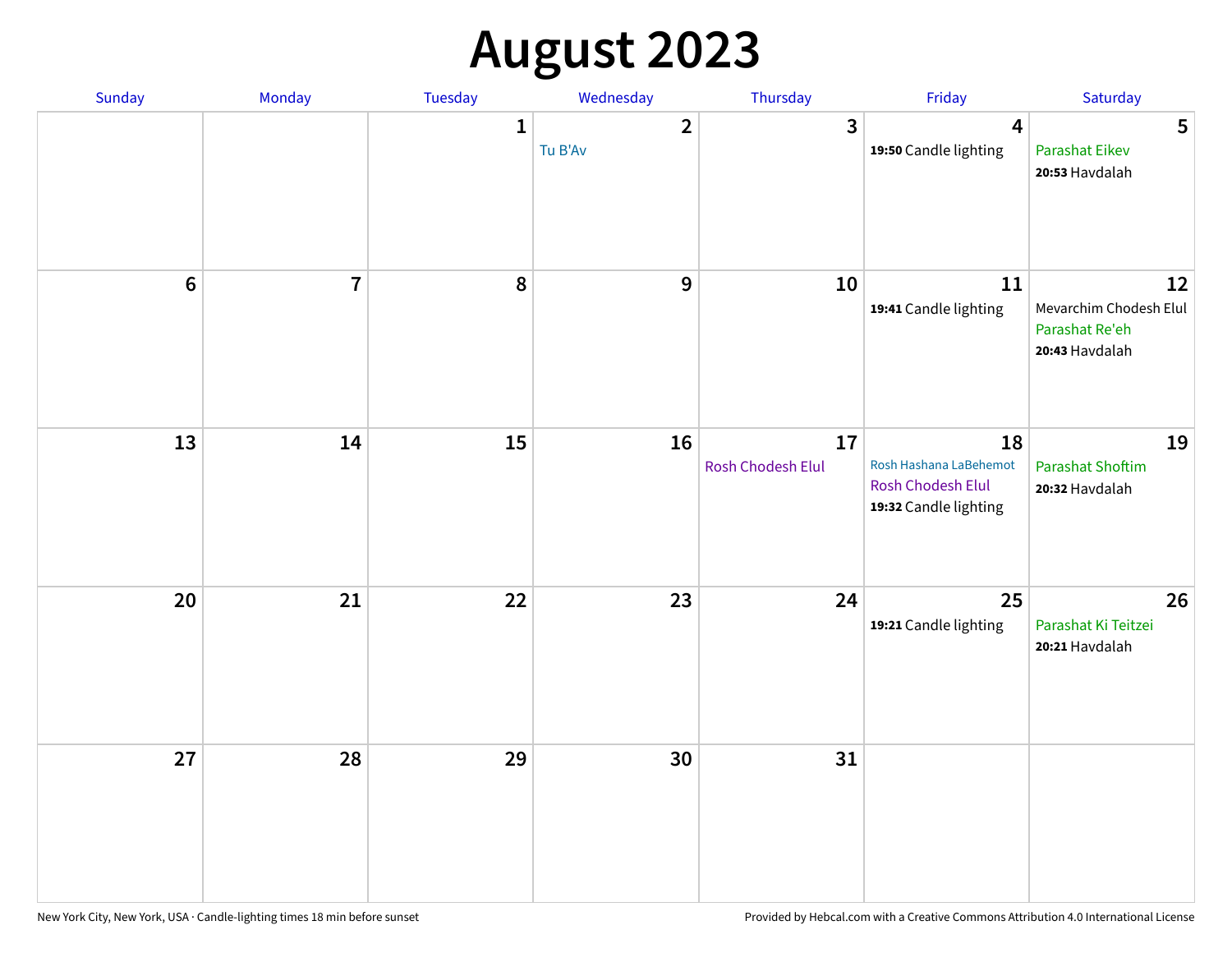# **September 2023**

| Sunday                                                | Monday                                                             | <b>Tuesday</b> | Wednesday       | Thursday       | Friday                                            | Saturday                                                            |
|-------------------------------------------------------|--------------------------------------------------------------------|----------------|-----------------|----------------|---------------------------------------------------|---------------------------------------------------------------------|
|                                                       |                                                                    |                |                 |                | 1<br>19:10 Candle lighting                        | $\overline{2}$<br>Parashat Ki Tavo<br>20:09 Havdalah                |
| 3                                                     | $\overline{\mathbf{4}}$                                            | 5              | $6\phantom{1}6$ | $\overline{7}$ | 8<br>18:59 Candle lighting                        | 9<br>Leil Selichot<br>Parashat Nitzavim-Vayeilech<br>19:57 Havdalah |
| 10                                                    | 11                                                                 | 12             | 13              | 14             | 15<br>Erev Rosh Hashana<br>18:47 Candle lighting  | 16<br>Rosh Hashana 5784<br>19:44 Candle lighting                    |
| 17<br><b>Rosh Hashana II</b><br>19:43 Havdalah        | 18<br>05:17 Fast begins<br><b>Tzom Gedaliah</b><br>19:33 Fast ends | 19             | 20              | 21             | 22<br>18:35 Candle lighting                       | 23<br><b>Shabbat Shuva</b><br>Parashat Ha'Azinu<br>19:32 Havdalah   |
| 24<br><b>Erev Yom Kippur</b><br>18:32 Candle lighting | 25<br><b>Yom Kippur</b><br>19:29 Havdalah                          | 26             | 27              | 28             | 29<br><b>Erev Sukkot</b><br>18:23 Candle lighting | 30<br>Sukkot I<br>19:21 Candle lighting                             |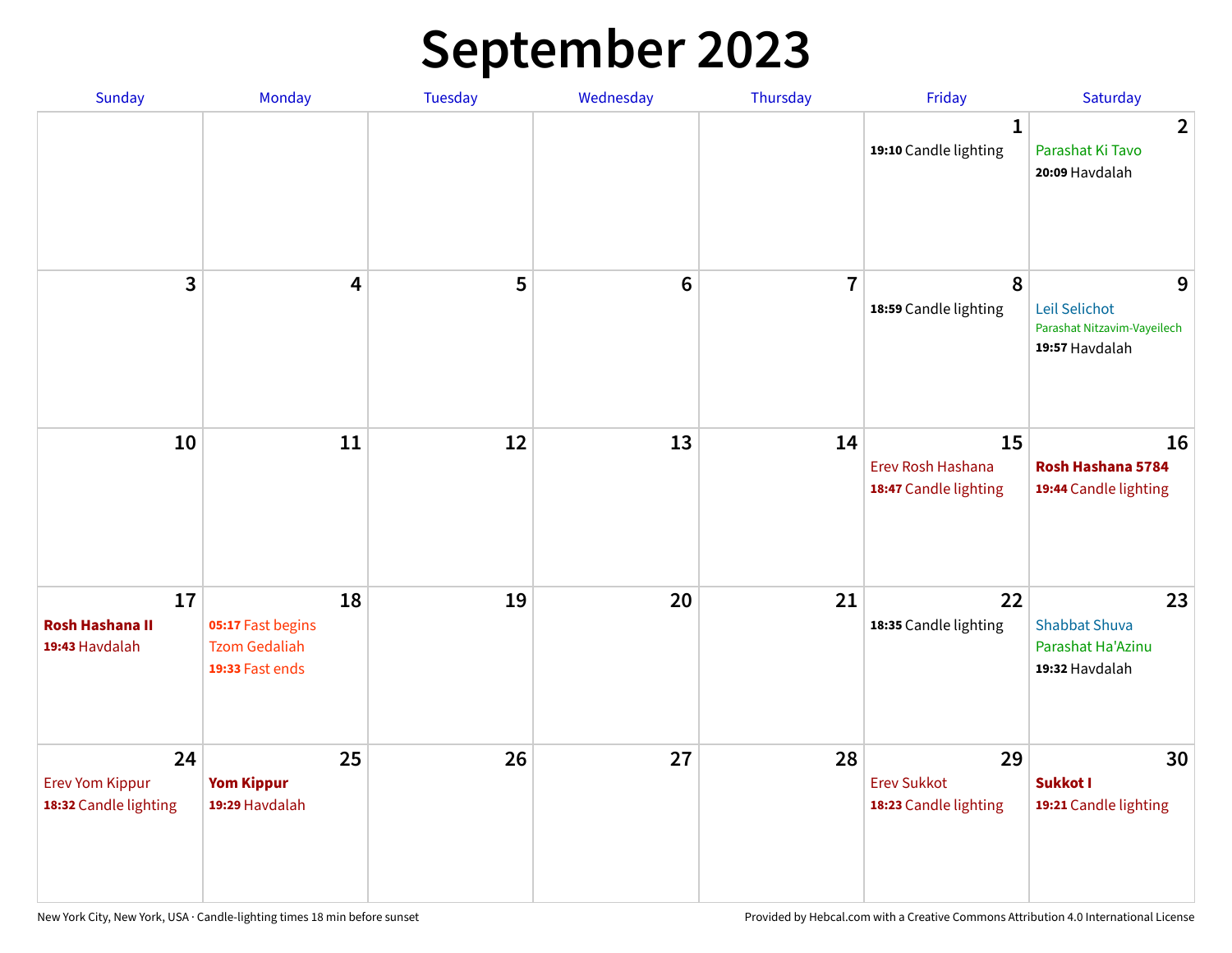## **October 2023**

| Sunday                                             | <b>Monday</b>                       | <b>Tuesday</b>        | Wednesday            | Thursday              | Friday                                                               | Saturday                                                                       |
|----------------------------------------------------|-------------------------------------|-----------------------|----------------------|-----------------------|----------------------------------------------------------------------|--------------------------------------------------------------------------------|
| $\mathbf{1}$<br><b>Sukkot II</b><br>19:19 Havdalah | $\overline{2}$<br>Sukkot III (CH"M) | 3<br>Sukkot IV (CH"M) | 4<br>Sukkot V (CH"M) | 5<br>Sukkot VI (CH"M) | $6\phantom{1}$<br>Sukkot VII (Hoshana Raba)<br>18:12 Candle lighting | 7<br><b>Shmini Atzeret</b><br>19:09 Candle lighting                            |
| 8<br><b>Simchat Torah</b><br>19:08 Havdalah        | 9                                   | 10                    | 11                   | 12                    | 13<br>18:01 Candle lighting                                          | 14<br>Mevarchim Chodesh Cheshvan<br><b>Parashat Bereshit</b><br>18:58 Havdalah |
| 15<br>Rosh Chodesh Cheshvan                        | 16<br>Rosh Chodesh Cheshvan         | 17                    | 18                   | 19                    | 20<br>17:50 Candle lighting                                          | 21<br>Parashat Noach<br>18:48 Havdalah                                         |
| 22<br>Yom HaAliyah School Observance               | 23                                  | 24                    | 25                   | 26                    | 27<br>17:40 Candle lighting                                          | 28<br>Parashat Lech-Lecha<br>18:39 Havdalah                                    |
| 29                                                 | 30                                  | 31                    |                      |                       |                                                                      |                                                                                |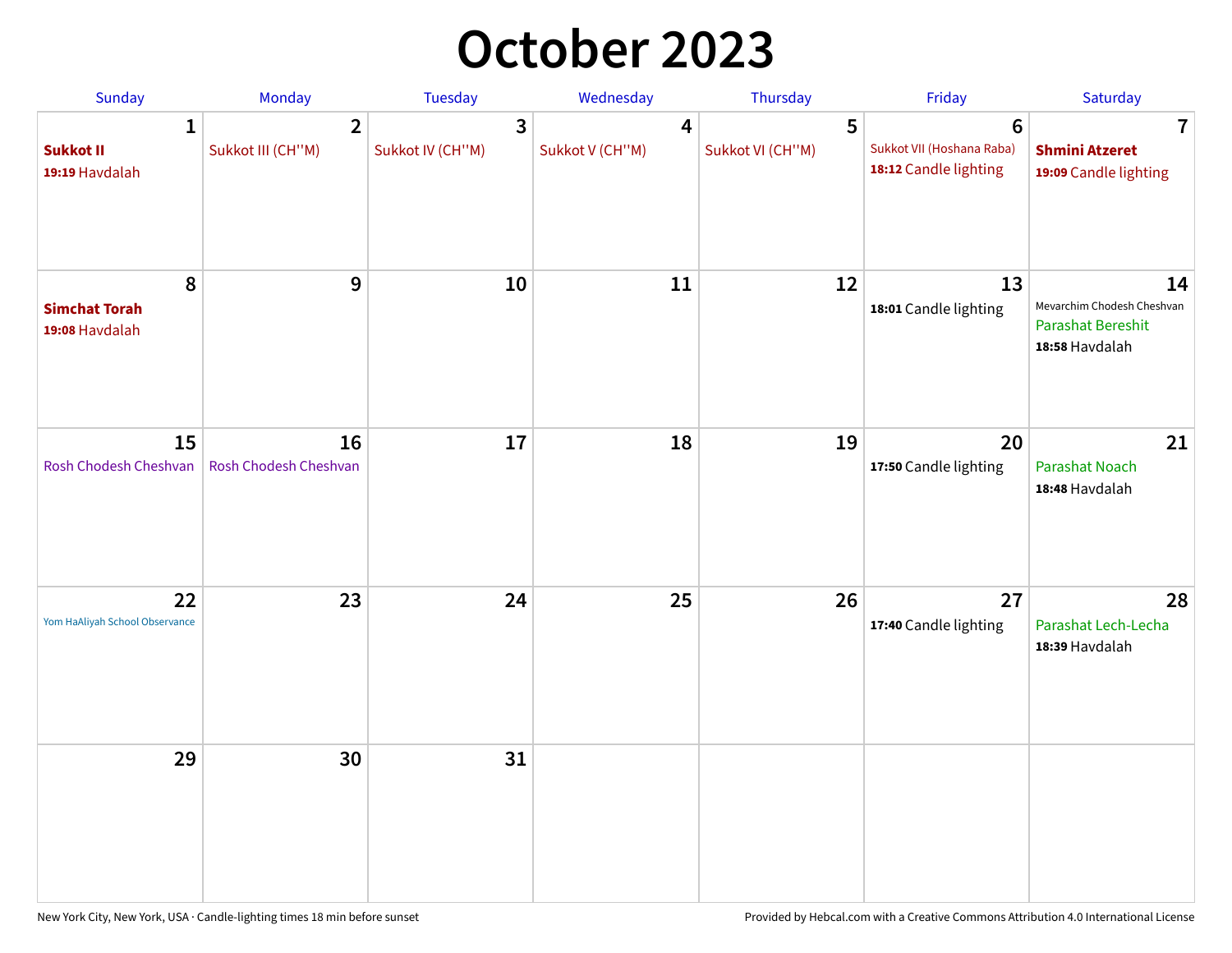#### **November 2023**

| Sunday | Monday     | Tuesday                   | Wednesday | Thursday         | Friday                      | Saturday                                                                 |
|--------|------------|---------------------------|-----------|------------------|-----------------------------|--------------------------------------------------------------------------|
|        |            |                           | 1         | $\overline{2}$   | 3<br>17:32 Candle lighting  | 4<br>Parashat Vayera<br>18:31 Havdalah                                   |
| 5      | $\bf 6$    | $\overline{7}$            | 8         | $\boldsymbol{9}$ | 10<br>16:24 Candle lighting | 11<br>Mevarchim Chodesh Kislev<br>Parashat Chayei Sara<br>17:25 Havdalah |
| 12     | 13<br>Sigd | 14<br>Rosh Chodesh Kislev | 15        | 16               | 17<br>16:18 Candle lighting | 18<br>Parashat Toldot<br>17:19 Havdalah                                  |
| 19     | 20         | 21                        | 22        | 23               | 24<br>16:14 Candle lighting | 25<br>Parashat Vayetzei<br>17:16 Havdalah                                |
| 26     | 27         | 28                        | 29        | 30               |                             |                                                                          |